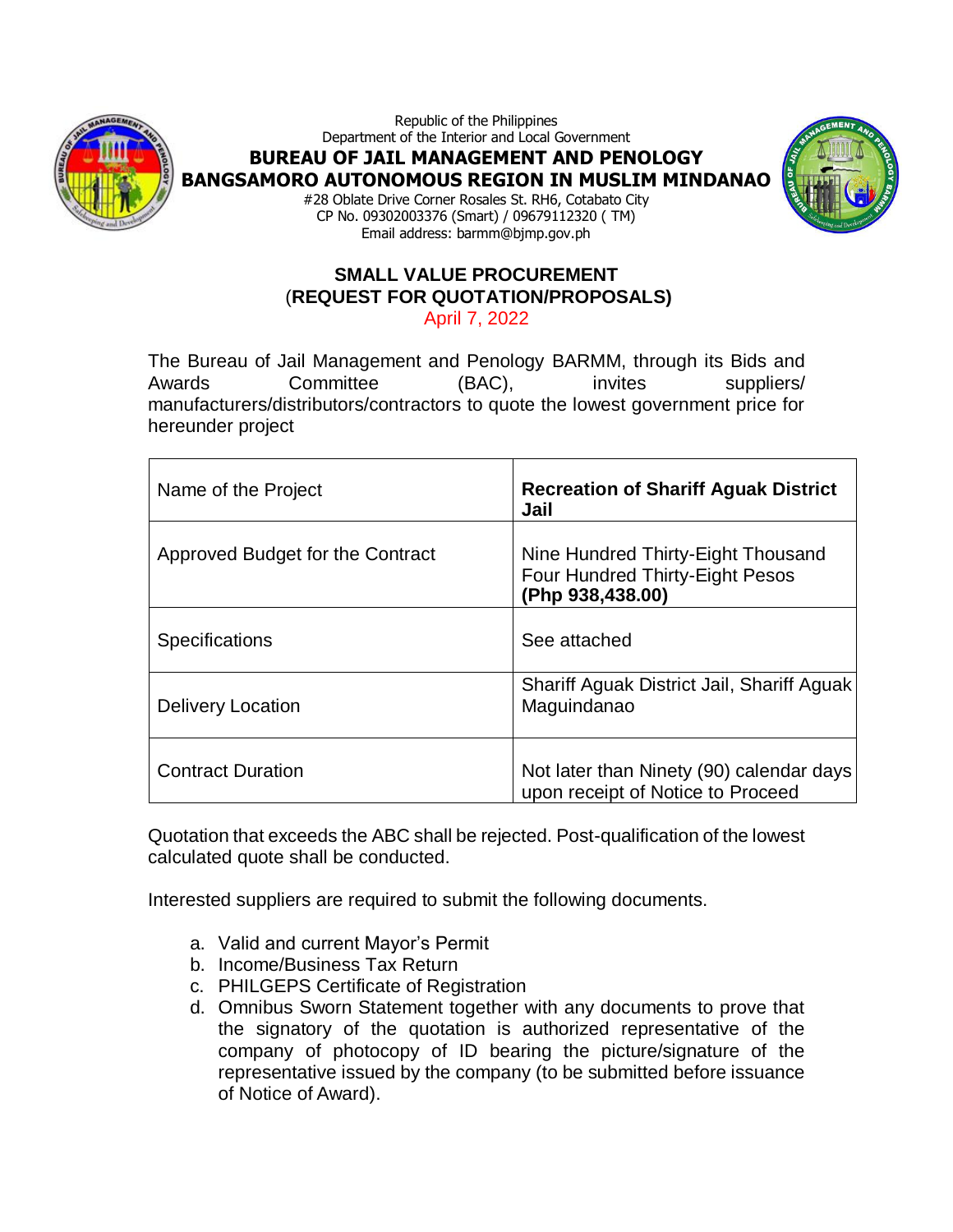

Republic of the Philippines Department of the Interior and Local Government **BUREAU OF JAIL MANAGEMENT AND PENOLOGY BANGSAMORO AUTONOMOUS REGION IN MUSLIM MINDANAO** #28 Oblate Drive Corner Rosales St. RH6, Cotabato City CP No. 09302003376 (Smart) / 09679112320 ( TM) Email address: barmm@bjmp.gov.ph



- e. Technical Specifications
- f. Financial Offer

Submission of quotation is on or before 8:00 am of **April 13, 2022** at BJMPRO-BARMM, # 28 Oblate Drive Cor Rosales St. RH6, Cotabato City.

Opening of Quotation is on 8:00 **am of April 13,2022** in accordance to the GPPB Guidelines which shall be open to all prospective bidders who choose to attend the activity by sending their respective email addresses.

The Bureau of Jail Management and Penology Bangsamoro Autonomous Region in Muslim Mindanao assumes no responsibility whatsoever to compensate or indemnify bidders for any expenses incurred in the preparation of the quotation/proposals.

**J/CINSP RONALD ROY O RACINES** BAC Vice Chairperson

**JSSUPT FARIDAH P ALI** BAC Chairperson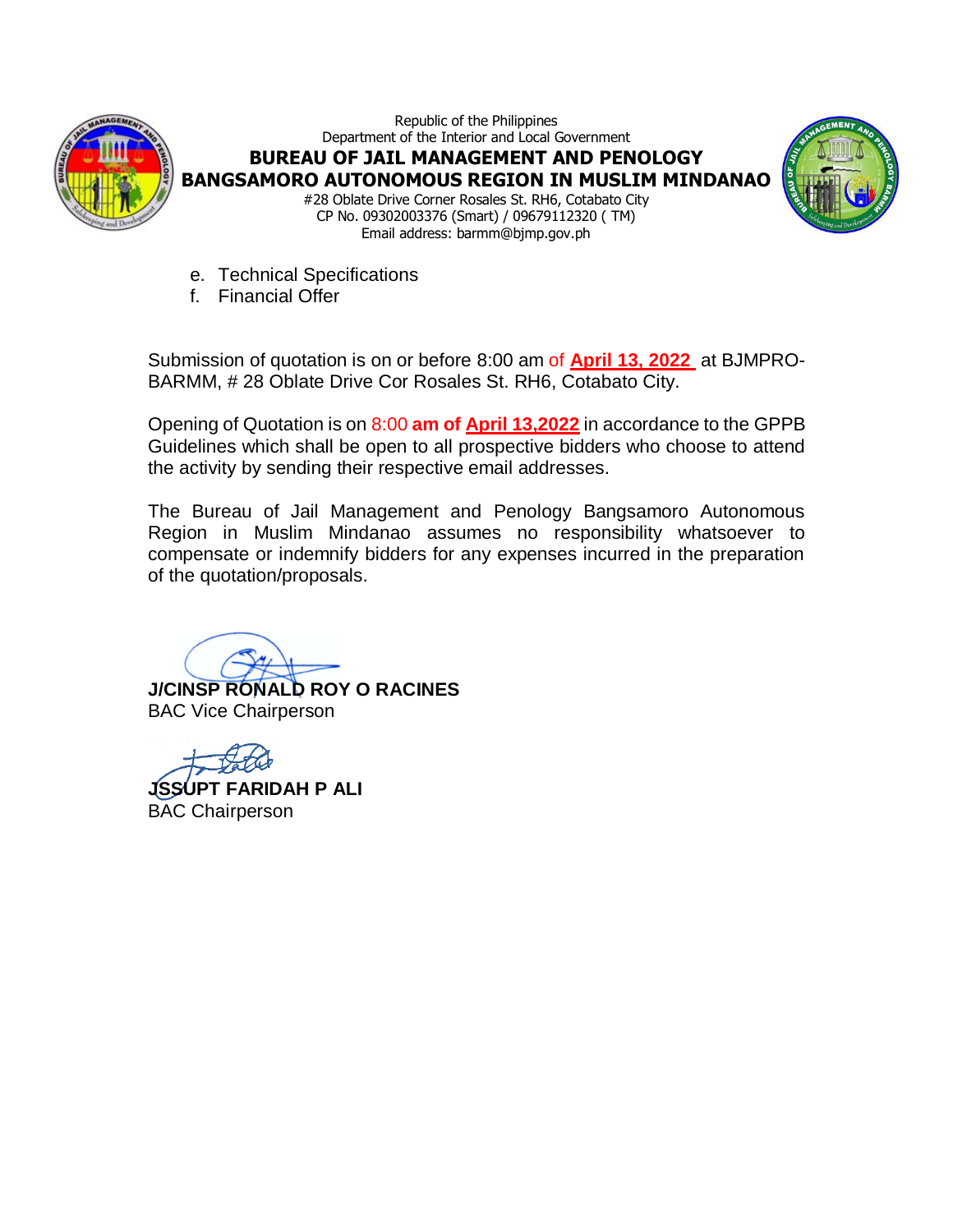

Republic of the Philippines Department of the Interior and Local Government **BUREAU OF JAIL MANAGEMENT AND PENOLOGY BANGSAMORO AUTONOMOUS REGION IN MUSLIM MINDANAO** #28 Oblate Drive Corner Rosales St. RH6, Cotabato City CP No. 09302003376 (Smart) / 09679112320 ( TM)



**ANNEX "A"**

Email address: barmm@bjmp.gov.ph

| <b>Name of the Company:</b>        |  |
|------------------------------------|--|
| <b>Address:</b>                    |  |
| <b>Business Permit No.:</b>        |  |
| <b>PhilGEPS Registration No.:</b>  |  |
| <b>Telephone/Cellphone Number:</b> |  |
| <b>Email Address:</b>              |  |
|                                    |  |

### **Instructions:**

- 1. Do not alter the contents of this form in any way
- 2. All the technical specifications are mandatory. Failure to comply with the specifications shall be a ground for the disqualification of your quotation. Failure to follow these instructions will disqualify your entire quotation.

### **TECHNICAL SPECIFICATIONS**

" See attached Request for Quotation.

**FINANCIAL OFFER**